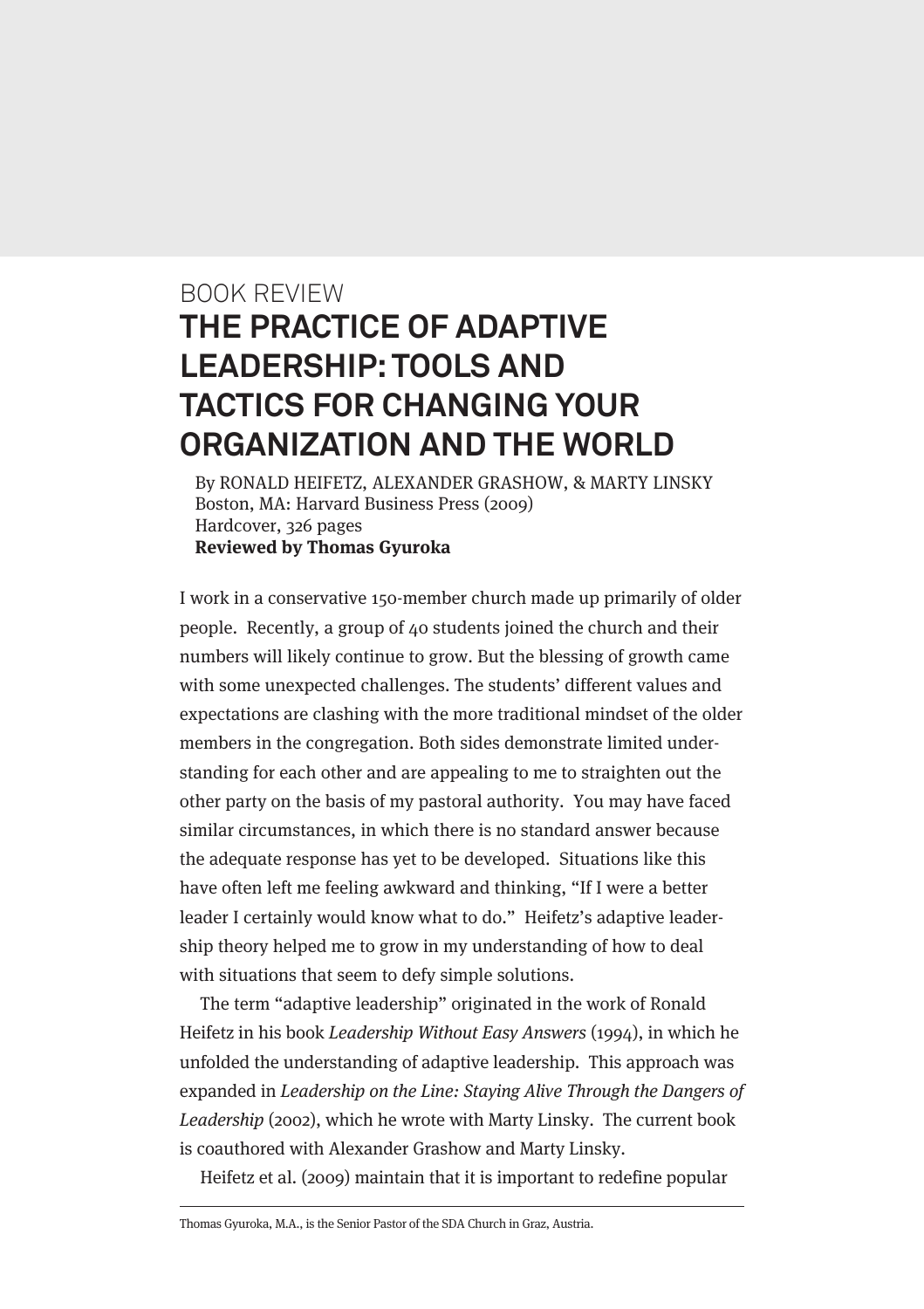misconceptions of leadership. In their understanding it is imperative for leaders to distinguish between leadership and authority and between technical and adaptive tasks. Many leaders fail to lead when they mistakenly treat adaptive challenges as if they were technical problems.

Technical problems, although potentially complex and critically important, have a known solution within the expertise of those in authority. In contrast, adaptive challenges usually need a learning experience which requires an adaptation of habits, attitudes and values, or of organizational roles, norms, and procedures. Technical problems usually are solved by a person in authority who has the answers, decision-making power, and the power to enforce necessary steps. But adaptive problems do not need someone who exerts authority; rather, they require a leader who is willing to frame and ask tough questions, to confront reality, draw out issues, challenge current procedures, and, most importantly, to transfer the responsibility for solving the problem to the people who need to learn and who have to do the changing.

In contrast to Heifetz's first and second books, The Practice of Adaptive Leadership does not discuss the theory of adaptive leadership. Rather, this book tries to put adaptive leadership into practice. It comprises a wealth of tools, diagrams, reflections, exercises, charts, and tactics which can be used to work through adaptive challenges in all kinds of organizations. For those who are not familiar with adaptive leadership, the authors include a chapter called "Theory Behind the Practice."

Heifetz et al. take their concept from evolutionary biology, which sees successful adaptation as necessary to preserve DNA, to discard unnecessary DNA, and to create new DNA that can flourish under new circumstances. From this background they come up with the following basic assumptions:

- Adaptive leadership is about change that enables the capacity to thrive.
- Adaptive change interventions build on the past rather than jettison it.
- Organizational change happens through experimentation.
- Adaptive leadership relies on diversity.
- New adaptations have the potential of significantly displacing, re-regulating, and rearranging old DNA.
- Adaptive change takes time.

Adaptive leadership theory starts with the realization that there are really no dysfunctional organizations because all organizations function at the level of adaptation they are willing to engage in (p. 17).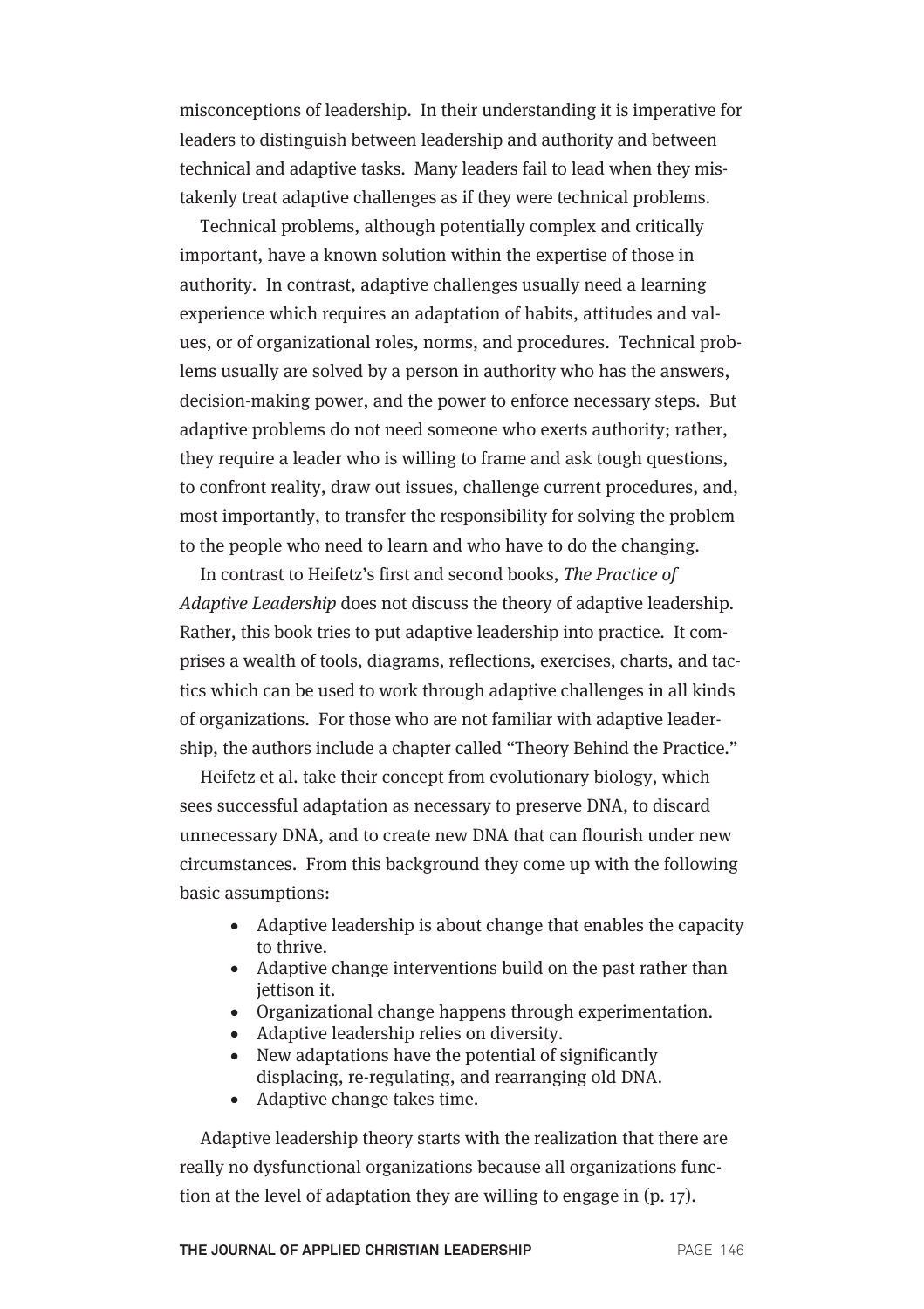Organizations unwilling to adapt may become non-viable and eventually die. Some existing organizations, though appearing dysfunctional, may in reality be best equipped to achieve their current purpose. Thus, organizational development processes are "mostly not about change at all" (p. 23) but about preserving those aspects which guarantee the survival of the organization thus far while at the same time producing successive small changes so as to adapt the organization to the changing conditions of its environment.

The best leadership laboratory for learning adaptive leadership is life itself. Leadership development at its best happens when the reader discovers the many opportunities to exercise adaptive leadership in the different areas of his or her life. The book, however, is not simply a handbook of best practices and tactics. It builds on a systems view with the self as the most important system in order to move an organizational system forward. Like an organization, a leader is a complex unit with competing values, interests, preferences, tendencies, aspirations, and fears. Understanding the personal system will help a leader to make the choices necessary to lead an organization successfully through adaptive challenges.

One of the most important principles of adaptive work is "getting on the balcony." Often leaders are so swept into the field of action that they are no longer able to diagnose problems and understand their roots. Leaders therefore need the ability to step back and to see the different processes as if standing on a balcony in order to see the whole picture. Only then are they able to identify value conflicts and power struggles, recognize patterns of work avoidance, and watch out for dysfunctional system procedures.

The book comprises 23 chapters divided into 5 sections. Each chapter consists of framing ideas and illustrative stories followed by reflection exercises and a low-risk experimental exercise that encourages trying out some ideas in the personal leadership practice. A whole section of the book deals with understanding an organization's structure, norms and forces, default interpretations and behavior, the diagnosis of adaptive challenges and the political landscape, and the presence or absence of the important qualities of an adaptive organization.

How does adaptive leadership apply to Christian leadership? Its major merit lies in the fact that it helps the reader to differentiate between technical problems and adaptive challenges on the one hand